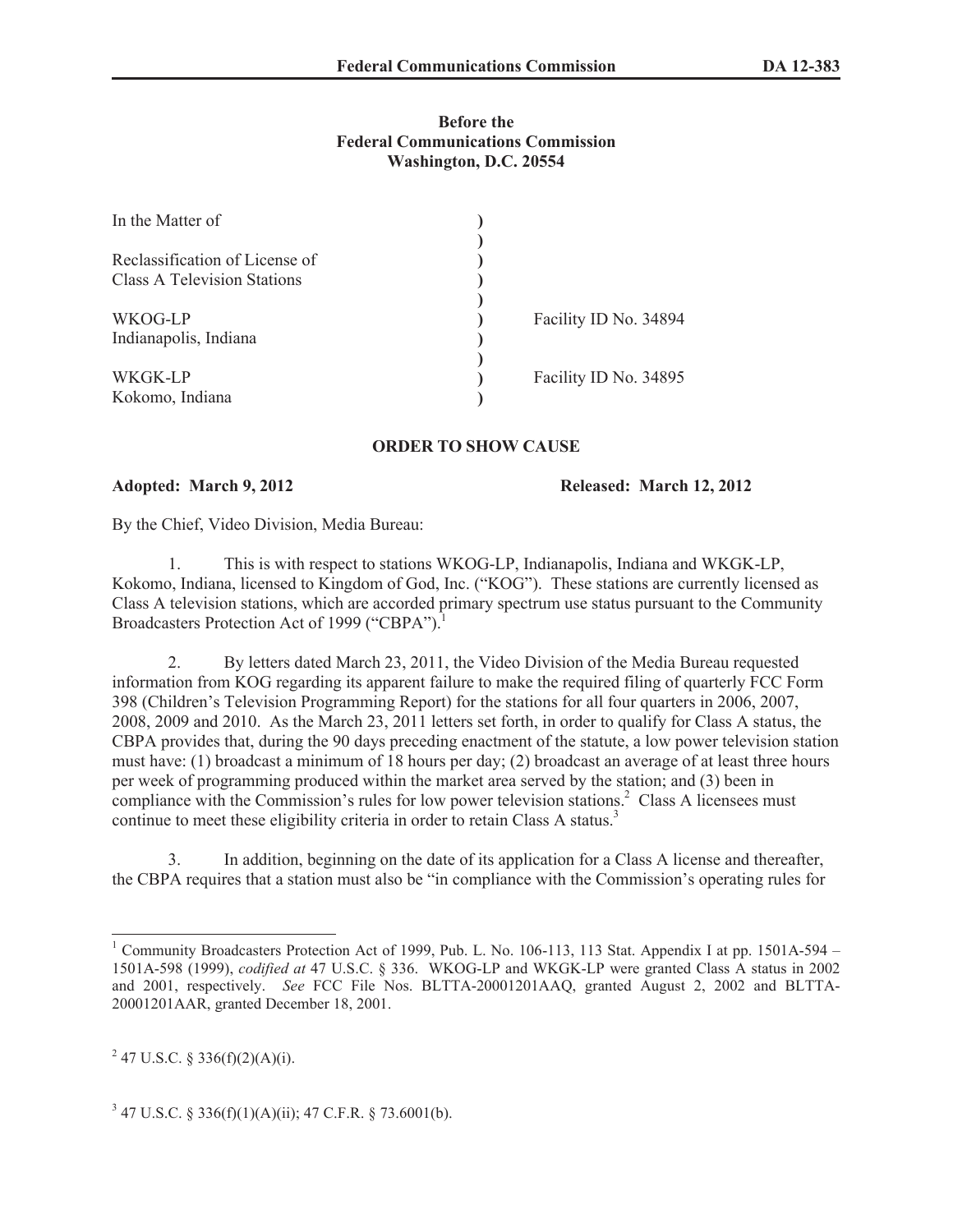full-power television stations."<sup>4</sup> In implementing the CBPA and establishing the Class A television service,<sup>5</sup> the Commission applied to Class A licensees all Part 73 regulations except for those that could not apply for technical or other reasons. Among the Part 73 requirements that apply to Class A licensees are the Commission's main studio requirements; rules governing informational and educational children's programming and the limits on commercialization during children's programming; the requirement to identify a children's programming liaison at the station and to provide information regarding "core" educational and informational programming aired by the station to publishers of television program guides; the public inspection file rule, including preparing and placing in the public inspection file on a quarterly basis an issues/programs list and the station's quarterly-filed FCC Form 398 (Children's Television Programming Report); the political programming rules; station identification requirements; and the Emergency Alert System (EAS) rules.<sup>6</sup>

4. Class A television licensees are also subject to the regulations regarding fines and penalties applicable to full power television stations, and are subject to loss of Class A status if they fail to meet these ongoing program service and operating requirements.<sup>7</sup> In addition, as the Commission explained in the *Class A Memorandum Opinion and Order on Reconsideration*:

Although Class A licensees will not be subject to loss of license for failure to continue to comply with the eligibility requirements in section  $(f)(2)(A)$  of the CPBA [including that they be in compliance with the Commission's rules for full-power stations after they file for a Class A license], they are subject to loss of Class A status if they fail to meet these ongoing obligations. . . . We [have] also adopted a rule stating that "Licensees unable to continue to meet the minimum operating requirements for Class A television stations . . . shall promptly notify the Commission in writing, and request a change in status [to low power].<sup>58</sup>

5. Section 316(a) of the Communications Act, as amended, permits the Commission to modify an authorization if such action is in the public interest.<sup>9</sup> Further, pursuant to Section 316(a), we are required to notify the affected station of the proposed action, as well as the public interest reasons for the action, and to afford the licensee at least 30 days to respond. This procedure is set forth in Section 1.87 of the Commission's Rules.<sup>10</sup>

6. By letters dated April 13, 2011, KOG responded to the staff's inquiry stating that the stations were silent between 2006 and 2010 pursuant to Special Temporary Authority and "accordingly, no Children's Television Programming Report was prepared or filed." Commission records show that

 $4$  47 U.S.C. § 336(f)(2)(A)(ii).

5 *In the Matter of Establishment of a Class A Television Service*, MM Docket No. 00-10, Report and Order, 15 FCC Rcd 6355, 6366 (2000)("*R & O*"), Memorandum Opinion and Order on Reconsideration, 16 FCC Rcd 8244, 8254- 56 (2001)("*MO & O on Recon*").

<sup>6</sup> *R & O*, 15 FCC Rcd at 6366.

<sup>7</sup> *MO & O on Recon*, 16 FCC Rcd at 8257.

8 *Id.*

 $9$  47 U.S.C. § 316(a).

<sup>10</sup> 47 C.F.R. § 1.87.